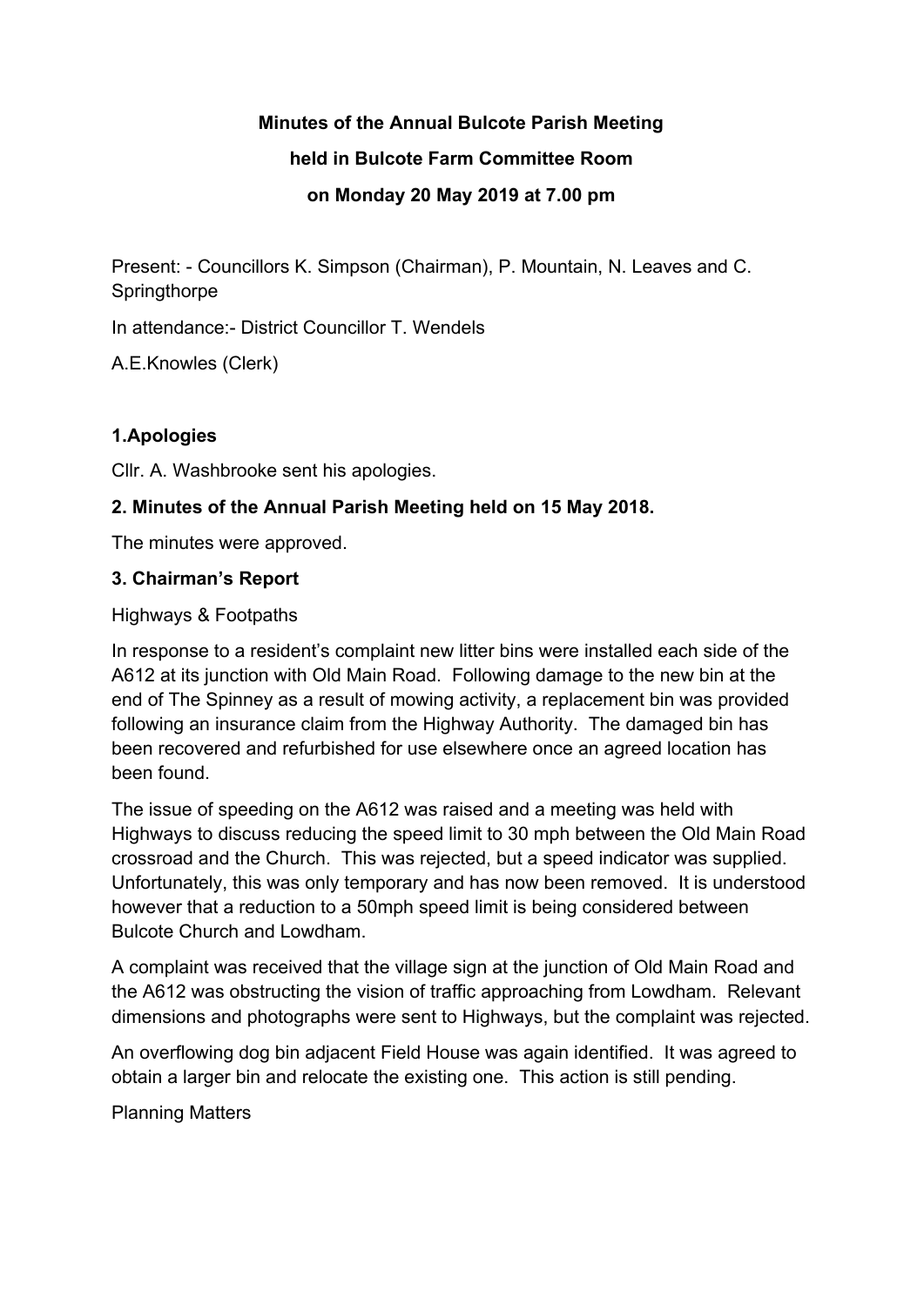Planning continued to be a significant issue during the year with the Bulcote Farm development still ongoing together with the McCarthy and Stone development on the Burton Joyce Car Sales site.

Bulcote Farm finally came before the Planning Committee in February with a recommendation for refusal on the grounds of inadequate highway access. County Councillor Roger Jackson and the Parish Council both spoke against the proposals. The Committee however deferred the decision in order that a more robust objection could be made as a defence against any subsequent appeal. Unfortunately, this has allowed the applicant the opportunity to review their proposals, therefore further delaying any decision. A meeting recently held with STW's subsidiary Midland Land Portfolio Ltd and Northern Trust revealed little other than they are reviewing the costs of the enabling development with another consultant. The use of the Farm Rooms is likely to continue, subject to an inspection of the electric and water supplies, but it may be that a charge for their use may be made.

The Burton Joyce Car Sales site finally received approval following a limited scaling down of the proposed elevations. The Parish Councils concerns regarding inadequate car parking provision have been ignored and it appears that no monies from any Community Infrastructure Levy will be available via this development.

The residential development adjacent Gable Oaks had been approved on appeal, but the Parish Council questioned the subsequent change to the site boundary. This was rejected and Newark and Sherwood approved it.

Community Matters -

In November we were sad to report the passing of George Fish, a stalwart supporter of the village for many years and former vice chairman of the Parish Council. The Council offered its condolences to his family.

A gate post was damaged during access to mow Ropers Field and was replaced. It was felt that consideration should be given to widening this opening to facilitate easier access for the mowing machinery. This action is in abeyance pending possible access from the top of the field via the farm land.

At the instigation of Councillor Leaves a meeting was arranged to form a Steering Group to develop a Parish Neighbourhood Plan. The meeting was well attended by 14 people together with Helen Metcalfe a planning consultant. The progress of the Neighbourhood Plan has been good and under the chairmanship of Councillor Leaves and the assistance of the Steering Group assisted by Helen Metcalfe a pre-submission draft has now been prepared. Contributions have also been made by Urban Forward Ltd and DSA in preparing a character assessment of the village and a Village Design Guide which is appended to the Plan. The Neighbourhood Plan is currently going through a statutory consultation process until the end of May, which will include two public drop in events.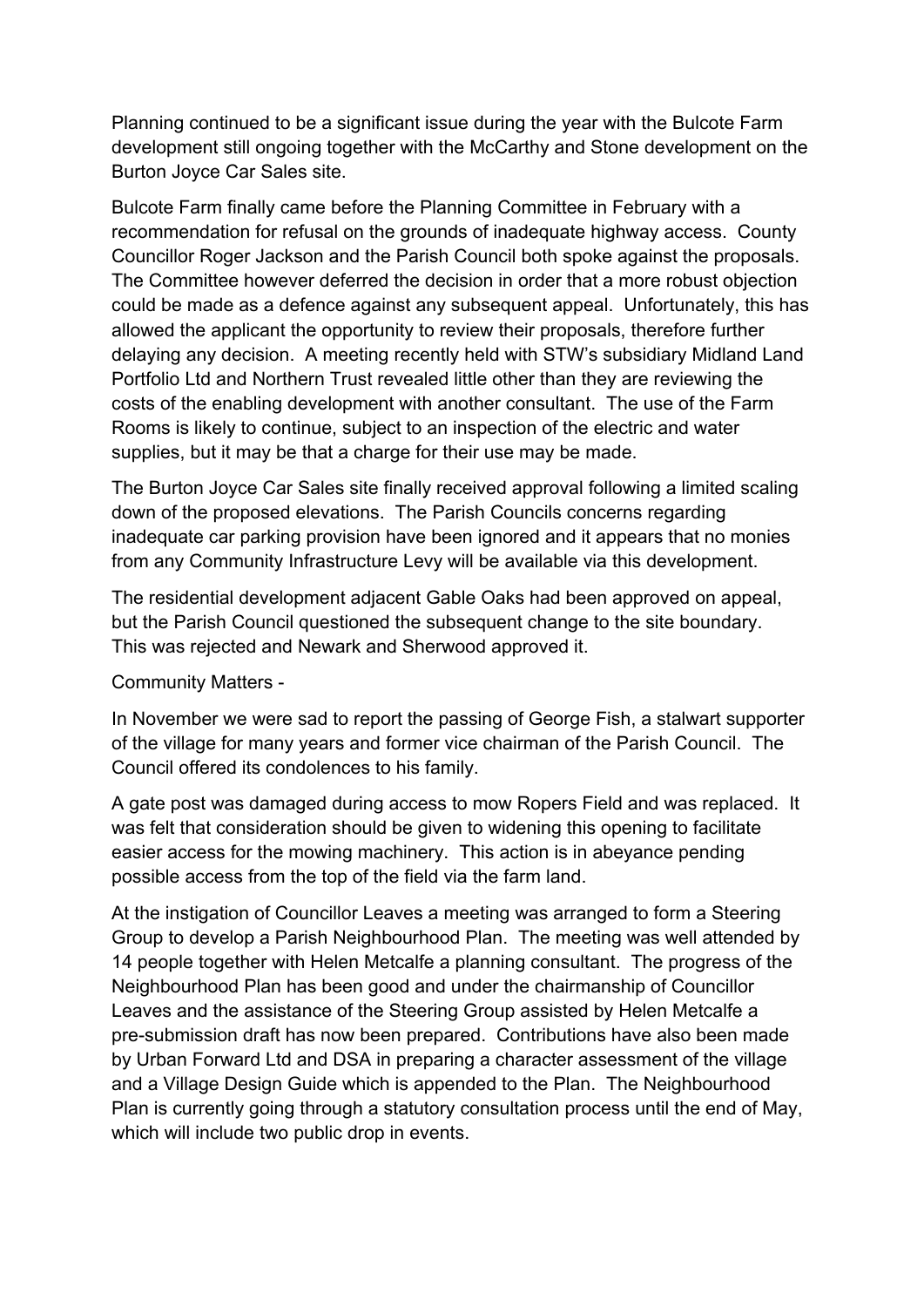The planters adjacent the flag pole and The Spinney noticeboard had been damaged apparently by strimming of the grass. Two new more robust half barrel timber planters were acquired and these have recently been planted with summer bedding.

As part of the works in refurbishing the outbuilding at Walnut House, Councillor Leaves kindly arranged to have the telephone box repainted, which is now resplendent in post office red with its gold crowns.

The three commemorative benches have recently been repainted and a request made to also paint the information board adjacent the flag pole.

The General Data Protection Regulations came into force in May 2018 and the recommendations of the National Association of Local Councils was reviewed. The Parish Council felt they were sufficiently compliant as no personal information was held. Subsequently further recommendations were made by NALC regarding the use of personal email addresses by Councillors. It was felt that dedicated email addresses should be used, but this is still to be fully implemented.

Our longstanding Parish Clerk Roger Aston retired on the 31st March 2019 and we were fortunate to be able to employ Annette Knowles as his replacement. A vote of thanks and a retirement gift of a shooting stick and bottle of wine were given to Roger on his departure.

With the likelihood of losing the Farm Rooms as a community facility, consideration was given to the erection of a village hall on the Tall Trees site on the kind offer of the owner Carl Springthorpe. Following further discussions, it was felt that there would be access issues for pedestrians crossing the A612, particularly at night. The Parish Council were also mindful of not wanting to compromise any future development plans for the site by the introduction of a village hall. It was agreed to consider an alternative location on Ropers Field as part of the Neighbourhood Plan. Although Newark & Sherwood District Council are not in favour of this proposal, being within the Conservation Area, the Parish Council will continue to pursue it as an option.

Bulcote Church are planning a flower festival in June and the Parish Council have agreed to support this with a donation and to make part of Ropers Field available for a small marquee.

#### 4. County and District Councillor's Report

These were included in the Council's AGM on the same evening.

#### 5. Parishioners' matters

There was one parishioner present expressing several concerns: